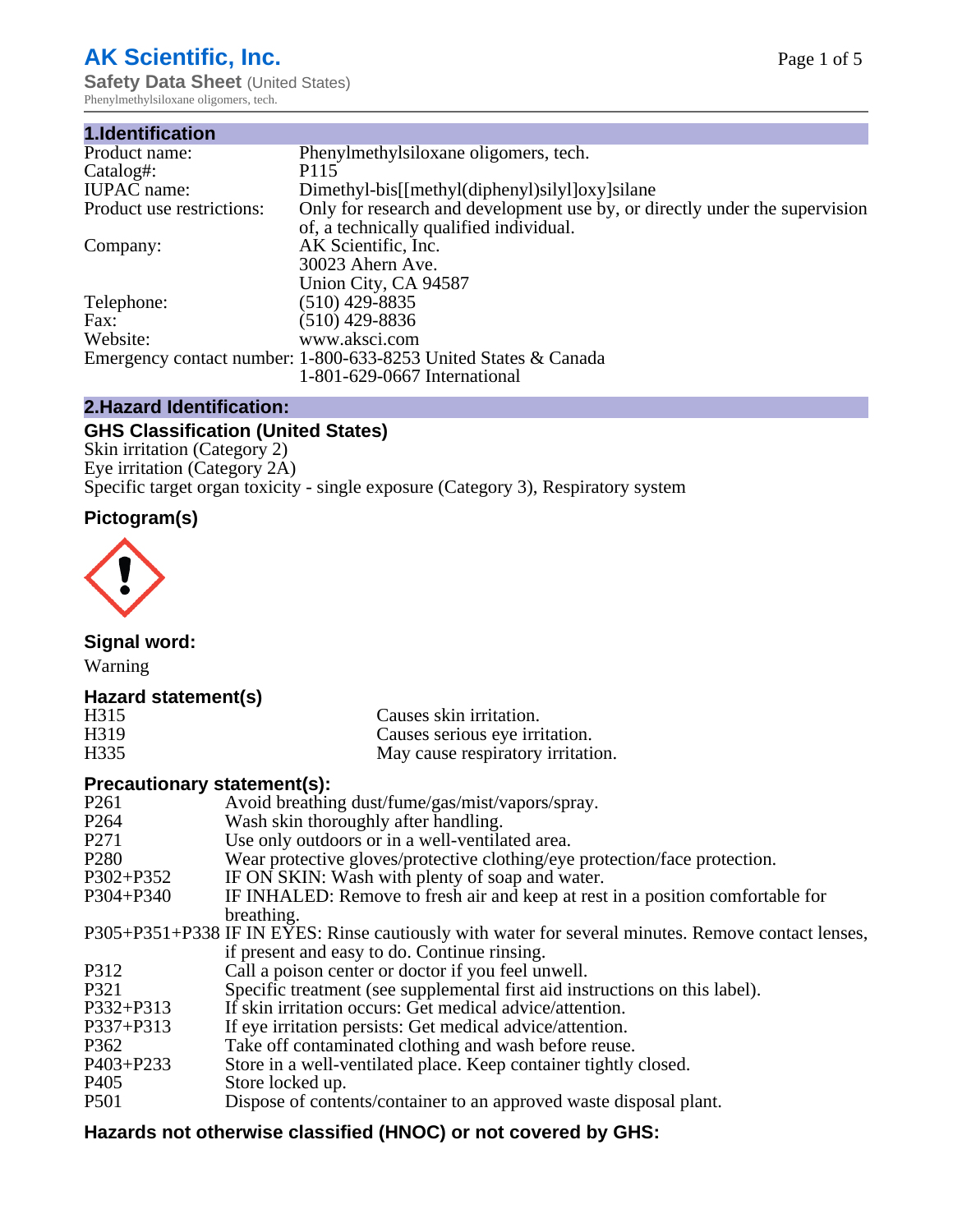#### None

## **3.Composition/Information on Ingredients**

CAS#: 3982-82-9

Synonyms: Not available. Purity: Not available.<br>EC: 223-620-5 223-620-5

# **4. First Aid Measures**

**General Information:** Immediately remove any clothing contaminated by the product. Move out of dangerous area. Consult a physician and show this safety data sheet.

**Inhalation:** Move person to fresh air. If not breathing, give artificial respiration. If breathing is difficult, give oxygen. Obtain medical aid.

**Skin contact:** Immediately flush skin with running water for at least 15 minutes while removing contaminated clothing and shoes. Wash clothing before reuse. Obtain medical aid immediately. **Eye contact:** Immediately flush open eyes with running water for at least 15 minutes. Obtain medical aid immediately.

**Ingestion:** Do NOT induce vomiting without medical advice. Rinse mouth with water. Never administer anything by mouth to an unconscious person. Obtain medical aid immediately.

**Most important symptoms and effects, both acute and delayed:** No further information available. Please see sections 2 and 11.

**Indication of any immediate medical attention and special treatment needed:** No further information available.

# **5. Fire Fighting Measures**

**Suitable extinguishing media:** Use water spray, dry chemical, carbon dioxide, or chemical foam. **Specific hazards arising from the chemical:** Carbon oxides, Silicon oxides.

**Advice for firefighters:** As in any fire, wear a NIOSH-approved or equivalent, pressure-demand, self-contained breathing apparatus and full protective gear. During a fire, irritating and highly toxic gases may be generated by thermal decomposition or combustion.

# **6. Accidental Release Measures**

**Personal precautions, protective equipment and emergency procedures:** Wear protective equipment and keep unprotected personnel away. Ensure adequate ventilation. Remove all sources of ignition. Prevent further leak or spill if safe to do so. For personal protective equipment, please refer to section 8.

**Environmental precautions:** Do not let product enter drains, other waterways, or soil.

**Methods and materials for containment and cleaning up:** Prevent further leak or spill if safe to do so. Vacuum, sweep up, or absorb with inert material and place into a suitable disposal container. Consult local regulations for disposal. See section 13 for further disposal information.

# **7. Handling and Storage**

**Precautions for safe handling:** Avoid contact with skin, eyes, and personal clothing. Wash hands thoroughly after handling. Avoid breathing fumes. Use only with adequate ventilation. Wear suitable protective clothing, gloves, and eye/face protection. Keep away from sources of ignition. Minimize dust generation and accumulation. Keep container tightly closed. Open and handle container with care. Do not eat, drink, or smoke while handling.

**Conditions for safe storage, including any incompatibilities:** Store in a tightly-closed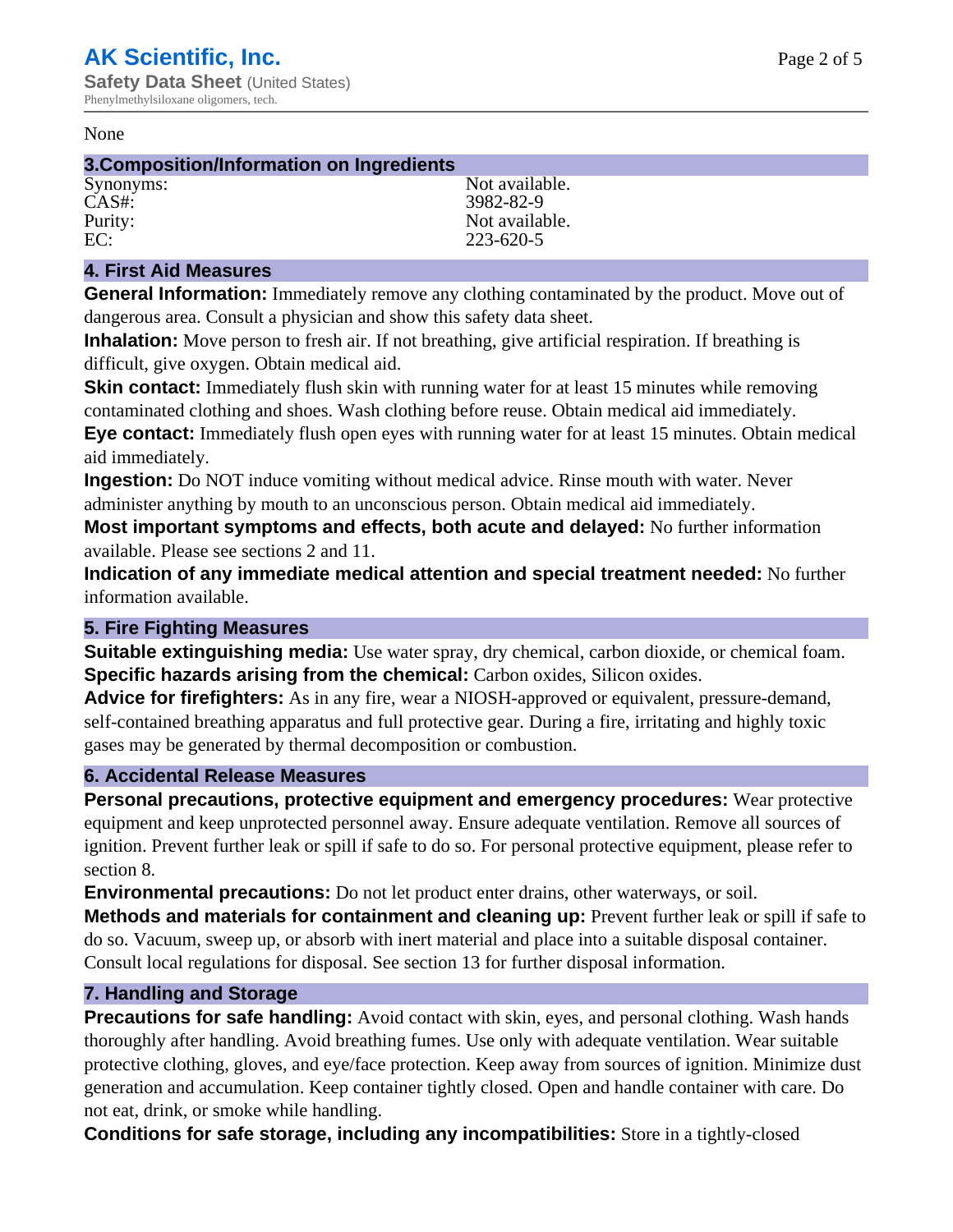container when not in use. Store in a cool, dry, well-ventilated area away from incompatible substances. Keep away from sources of ignition.

## **8. Exposure Controls/Personal Protection**

## **Exposure limits:**

| <b>OSHA PEL:</b>  | Not available. |
|-------------------|----------------|
| NIOSH REL:        | Not available. |
| <b>ACGIH TLV:</b> | Not available. |

**Appropriate engineering controls:** Avoid contact with skin, eyes, and clothing. Wash hands before breaks and immediately after handling the product. Facilities storing or utilizing this material should be equipped with an eyewash fountain. Use adequate general and local exhaust ventilation to keep airborne concentrations low.

## **Personal protection**

| Eyes:        | Based on an evaluation of the eye or face hazards present, wear chemical splash-resistant<br>safety glasses or goggles with side protection. A face shield may be appropriate in some |
|--------------|---------------------------------------------------------------------------------------------------------------------------------------------------------------------------------------|
|              | workplaces. Use eyewear tested and approved under appropriate government standards<br>such as OSHA 29 CFR 1910.133 or EU EN166.                                                       |
| Hands:       | Wear gloves selected based on an evaluation of the possible hazards to hands and skin,                                                                                                |
|              | the duration of use, the physical conditions of the workplace, and the chemical resistance                                                                                            |
|              | and physical properties of the glove material.                                                                                                                                        |
|              | Skin and body: Protective clothing must be selected based on the hazards present in the workplace, the                                                                                |
|              | physical environment, the duration of exposure, and other factors. No fabric can provide                                                                                              |
|              | protection against all potential hazards; therefore it is important to select the appropriate                                                                                         |
|              | protective clothing for each specific hazard. At the minimum, wear a laboratory coat and                                                                                              |
|              | close-toed footwear.                                                                                                                                                                  |
| Respiratory: | Respirators are not a substitute for accepted engineering control measures such as<br>enclosure or confinement of the operation, general and local ventilation, and substitution      |
|              | of less toxic materials. When respiratory personal protective equipment is appropriate                                                                                                |
|              | based on an assessment of respiratory hazards in the workplace, use a NIOSH- or                                                                                                       |
|              | CEN-certified respirator.                                                                                                                                                             |

| Colorless transparent liquid |
|------------------------------|
| C28H32O2Si3                  |
| 484.81                       |
| Not available.               |
| Not available.               |
| $215^{\circ}$ C (0.5mmHg)    |
| Not available.               |
| Not available.               |
| Not available.               |
| Please see section 2.        |
| Not available.               |
| Not available.               |
| Not available.               |
| Not available.               |
| 1.07                         |
| Not available.               |
| Not available.               |
| Not available.               |
| Not available.               |
| Not available.               |
|                              |

#### **10. Stability and Reactivity**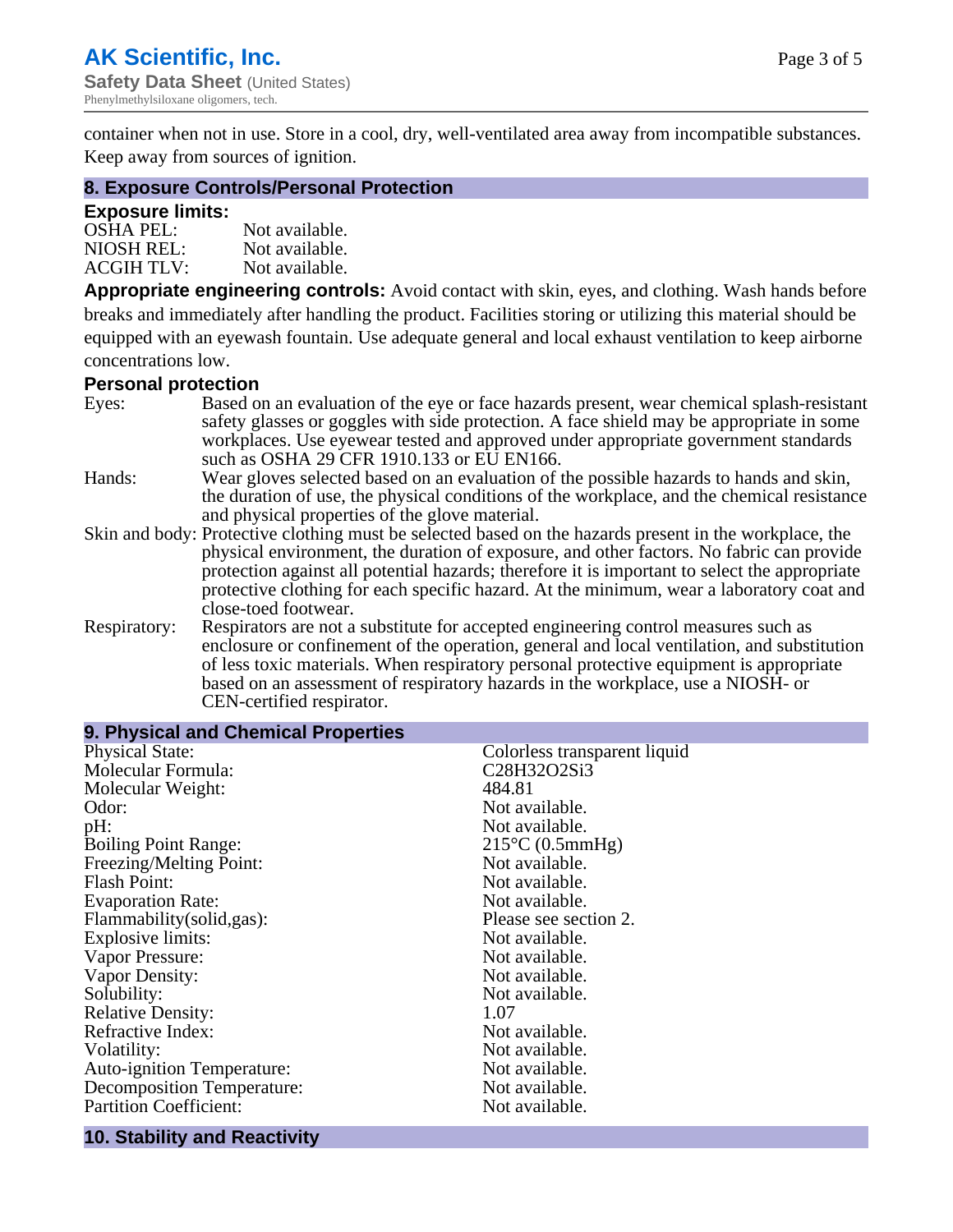| Reactivity:                         | Not available.                                       |
|-------------------------------------|------------------------------------------------------|
| Chemical stability:                 | Stable under recommended temperatures and pressures. |
| Possibility of hazardous reactions: | Not available.                                       |
| Conditions to avoid:                | Dust generation.                                     |
| Incompatible materials:             | Strong oxidizing agents.                             |
| Hazardous decomposition products:   | Carbon oxides, Silicon oxides.                       |
|                                     |                                                      |

## **11. Toxicological Information**

| RTECS#                                         | Not available.                                      |
|------------------------------------------------|-----------------------------------------------------|
| Acute toxicity:                                | Not available.                                      |
| Routes of exposure:                            | Inhalation, eye contact, skin contact, ingestion.   |
| Symptoms related to the physical, chemical and | Skin contact may result in inflammation             |
| toxicological characteristics:                 | characterized by itching, scaling, reddening,       |
|                                                | blistering, pain or dryness. Eye contact may result |
|                                                | in redness, pain or severe eye damage. Inhalation   |
|                                                | may cause irritation of the lungs and respiratory   |
|                                                | system. Overexposure may result in serious illness  |

or death.

## **Carcinogenicity**

| IARC: | Not classified.                                                                                                                                                                        |
|-------|----------------------------------------------------------------------------------------------------------------------------------------------------------------------------------------|
| NTP:  | Not listed.                                                                                                                                                                            |
| OSHA: | Not listed.                                                                                                                                                                            |
|       | Acute toxic effects: Inflammation of the eye is characterized by redness, watering, and itching. Sk<br>inflammation is characterized by itching, scaling, reddening, or, occasionally, |
|       | blistering.                                                                                                                                                                            |

| <b>12. Ecological Information</b> |                |  |
|-----------------------------------|----------------|--|
| Ecotoxicity:                      | Not available. |  |
| Persistence and degradability:    | Not available. |  |
| Bioaccumulative potential:        | Not available. |  |
| Mobility in soil:                 | Not available. |  |
| Other adverse effects:            | Not available. |  |
|                                   |                |  |

## **13. Disposal Considerations**

Disposal of waste: Chemical waste generators must determine whether a discarded chemical is classified as hazardous waste. US EPA guidelines for the classification determination are listed in 40 CFR 261.3. Additionally, waste generators must consult state and local hazardous waste regulations to ensure complete and accurate classification. Observe all federal, state and local regulations when disposing of the substance.

Disposal of packaging: Do not reuse containers. Dispose of as unused product.

| <b>14. Transportation Information</b> |                         |
|---------------------------------------|-------------------------|
| <b>DOT (United States)</b>            |                         |
| UN number:                            | Not hazardous material. |
| Proper shipping name:                 | Not available.          |
| Transport hazard class:               | Not available.          |
| Packing group:                        | Not available.          |
| <b>IATA</b>                           |                         |
| UN Number:                            | Not dangerous good.     |
| Proper shipping name:                 | Not available.          |
| Transport hazard class:               | Not available.          |
| Packing group:                        | Not available.          |
|                                       |                         |